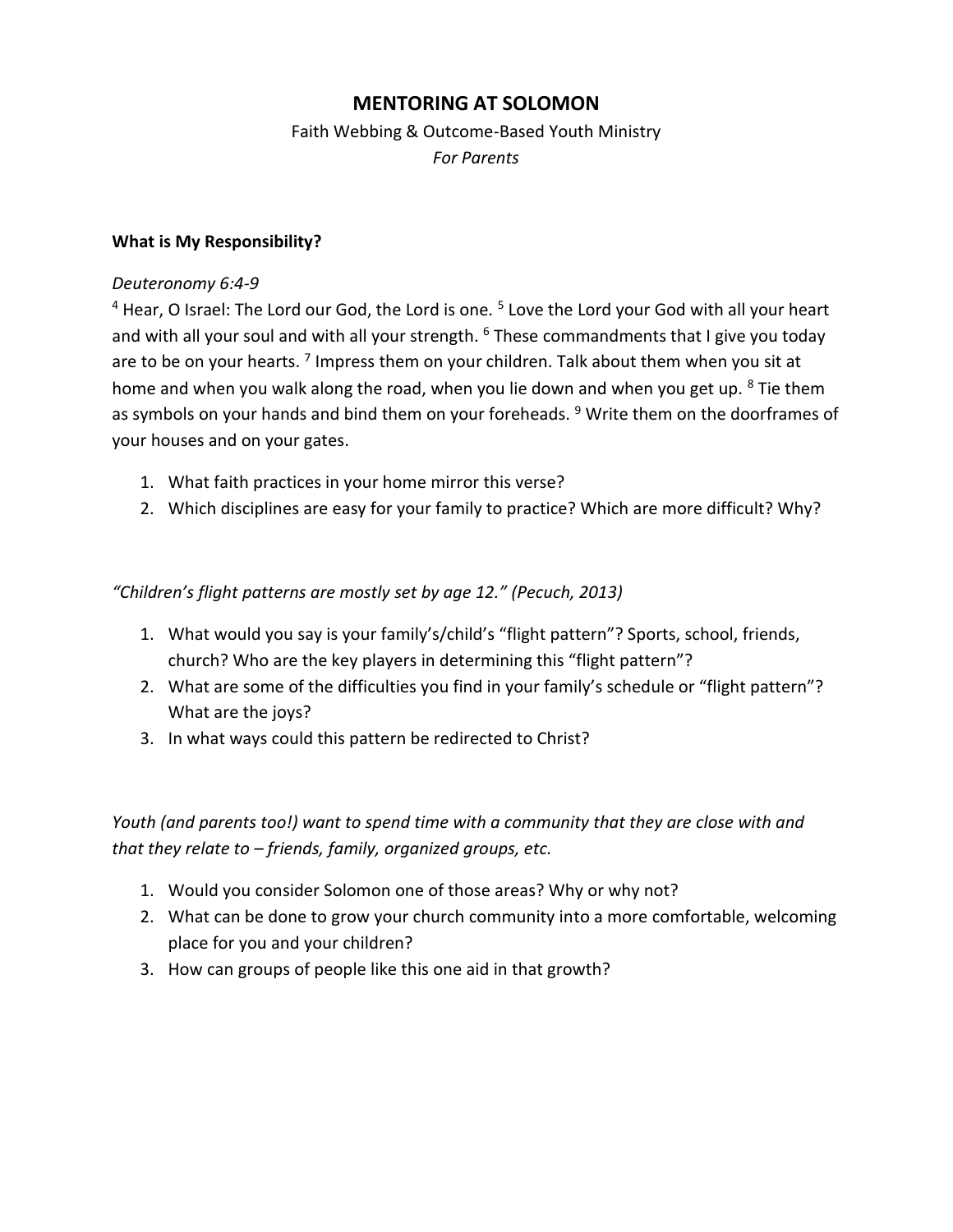## **Faith Webbing**

To wrap our children, youth, and congregation members in a web of faith so loving and caring that they will always want to be a part of a local congregation.

- "Faith Webs": a deep, purposeful intergenerational approach to connecting ourselves to faith through a congregation. Its intent is to fill relationship voids in our lives with members from our local congregation. Examples: grandparents, older sibling, younger sibling, parent, aunt, uncle.
	- o Faith Webs, though intended for young people, can be used at all ages in the congregation to inspire further relationship building, connection, and unity
- Complete your Faith Web: Use the sheet attached to fill in your faith web with people inside and outside of the congregation whose faith you admire.
	- o Sections: Parent Age, Peers, High School/College Age, "Little People" (Elementary Age)
	- $\circ$  List at least 6 in each category more if you'd like!
	- $\circ$  Take a good look at your faith web. What sections are overflowing with people? What sections are missing or lacking people?

Your children will be completing their faith webs during this time as well. If they have already chosen a mentor, they will add that person to their web and evaluate the ways that they contribute to their faith walk. If they have not chosen a mentor, they will evaluate the voids / sparse areas in their sections and choose a mentor from that age group.

- 1. Is anyone surprised by their faith webs? In what ways?
- 2. How does your faith web reflect your life at Solomon?

Be sure to take a look at your child's Faith Web. Being aware of theirs and others' webs can help you become **Relationship Architects.**

- Help your child fill their Faith Web voids and connect them to God's people. *Example*: are they missing grandparent age people? Bring them to quilting, introduce them to choir members, find an older member that shares an interest that they do. Are they missing younger people? Bring them early on Sundays to greet the kids, encourage them to volunteer at family events, connect them with a child to pray for and encourage.
- Building your child's Faith Web may also expand yours!
- 1. How do you see this act of "Faith Webbing" and being a "Relationship Architect" benefitting your child? How do you see it benefitting our Solomon community?
- 2. What ways can you as a parent and member become involved in this movement?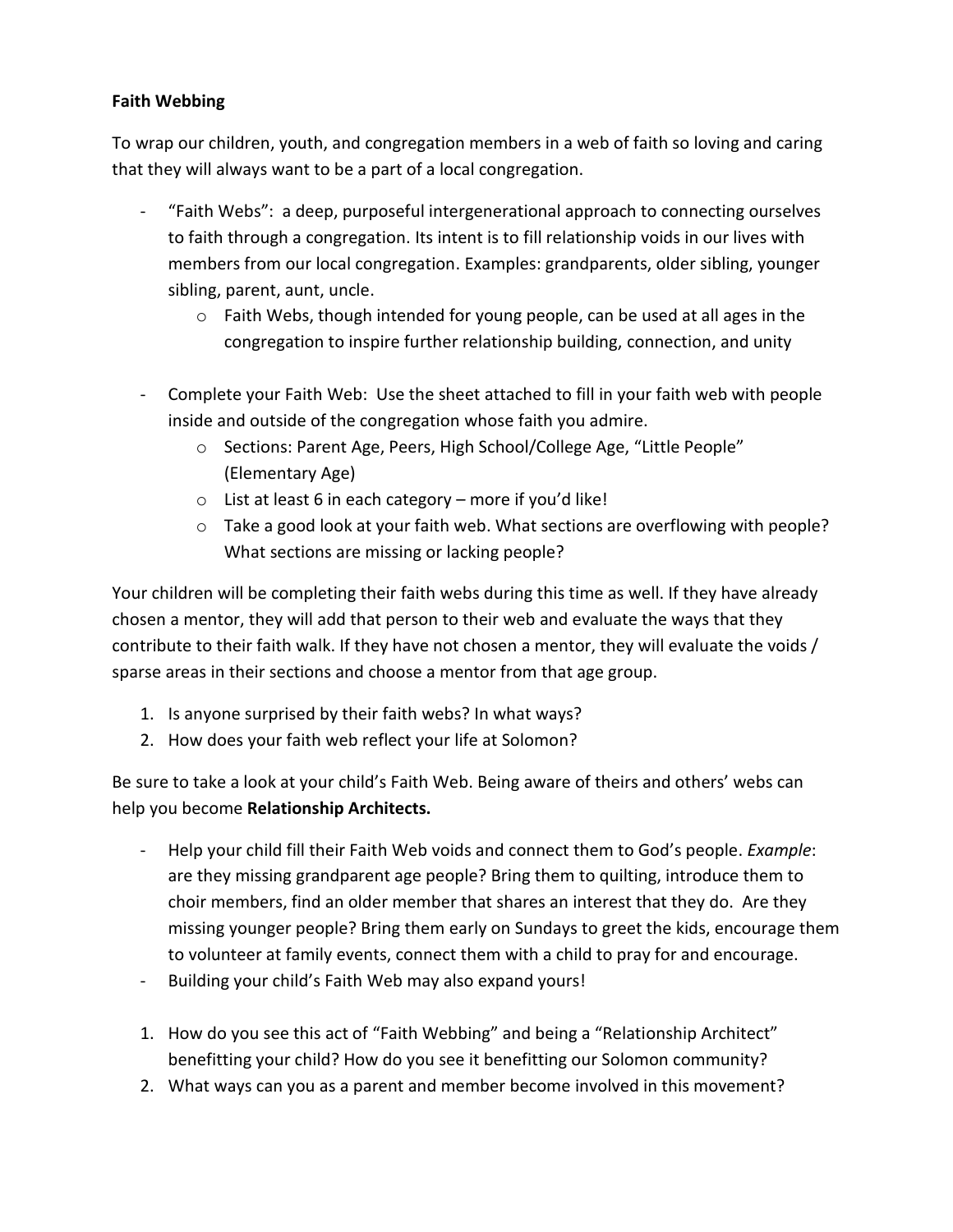## **Outcome-Based Youth Ministry**

Building Faith Skills in our young people that will equip youth with the necessary tools to live out their personal calling in life.

- 1. What aspects of faith do you want to build into your child during their time as members of our congregation?
- 2. What faith skills do our young people need to acquire in order to be prepared for a life of service and devotion to Jesus?

*Mentoring will be focusing on four sections of Faith Skills.* 

**SECTION ONE: The Gospel**. Understanding the basic message of the Gospel and how to share it in a way that is relatable and simple.

**SECTION TWO: Spiritual Disciplines.** Building spiritual disciplines into their lives that will carry them into adulthood.

**SECTION THREE: Personal Enhancement and People Skills.** We'll focus on relationships in three areas; their relationship with themselves (i.e. developing a biblical self-esteem, personal standards, the importance of developing a personal web of faith), their relationships with others (i.e. building relationship skills, spending time with people the way Jesus did), and their relationship with the living triune God.

**SECTION FOUR: Ministry Skills and Spiritual Gifts.** We'll explore our spiritual gifts and use them to develop ministry skills. All of us will be able to open or close a meeting in prayer, be able to lead a table grace, be able to give devotions before a meeting or facilitate a basic Bible Study. We'll use methods that ease young people into acquiring such ministry skills, using their spiritual gifts.

- 1. Which of these sections do you as a parent feel confident in? Which do you feel you need growth in? Why?
- 2. In what ways can you work on these sections with your child?
- 3. How do you feel our Solomon community could grow in these areas?